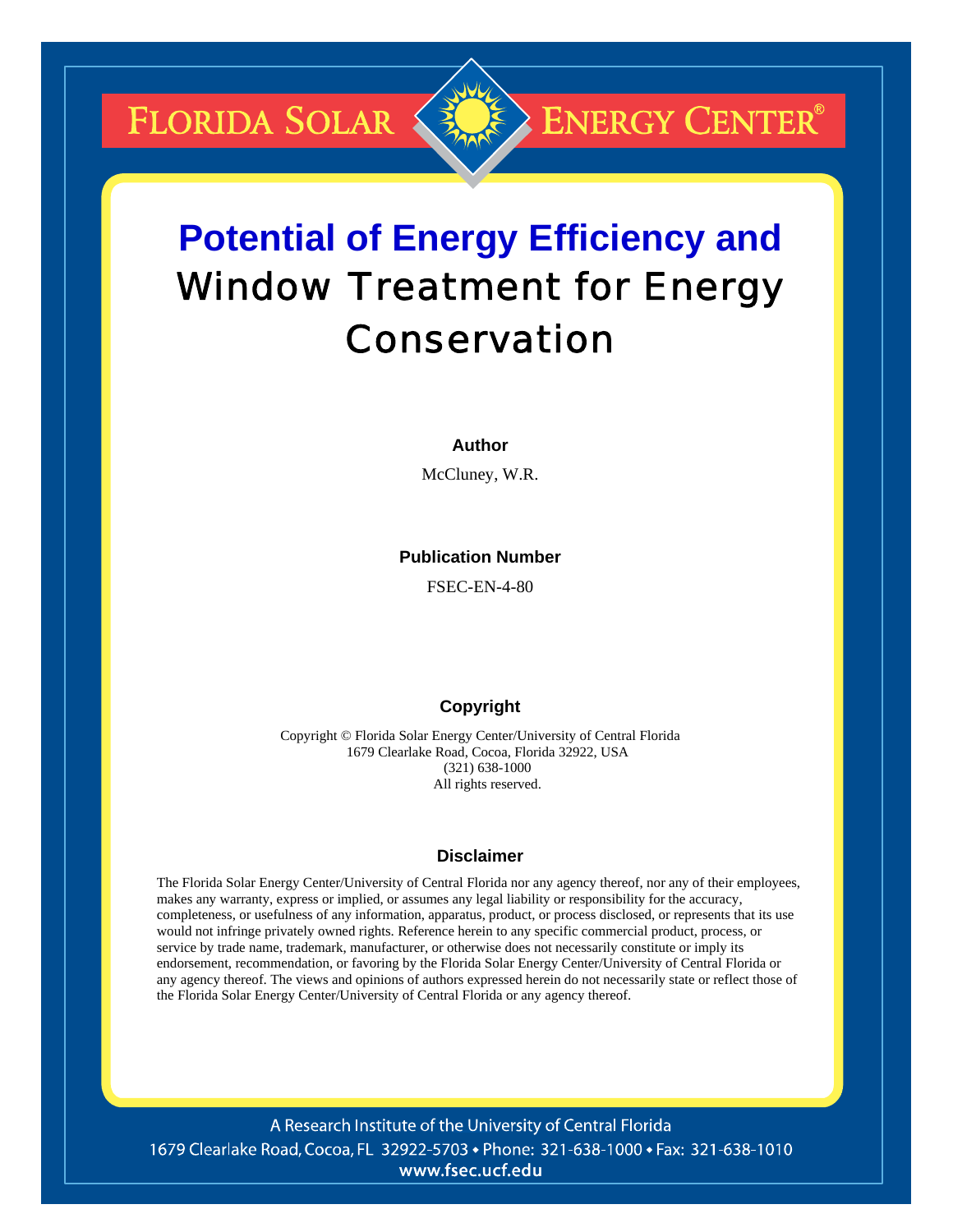# **Window treatment for energy conservation**

#### **W. R. McCluney, Ph.D. Principal Research Scientist Florida Solar Energy Center**

This Energy Note gives the non-technical reader a clear look at windows  $-$  how to get the most from them in cooling, heating, ventilating and illuminating the home. Although most of the points are applicable anywhere in the country, emphasis is on summer solar heat gain experienced in buildings in Florida.

Two common features of Southern building style are large window areas to let the light and breezes in, and shading devices or window films to keep the hot sunshine out. This energy note addresses design guidelines and strategies as well as shading devices and window films for existing windows.

In winter, windows should seal tightly and allow the sun to enter the building without glare but prevent heat loss to the outside. For the warmer seasons they should be operable to let breezes in; they should keep solar heat out while still allowing light to enter.

One window design for all seasons is not a practical expectation. Large windows for maximum view and solar illumination of the interior might be nice on a summer day, but so would small ones to minimize heat gain in a building. In winter, large well-insulated openings facing the sun can provide both illumination and direct solar heating with a minimum of glare. But at night these openings should be sealed and insulated tightly if they are to prevent heat escape.

The best window design will be a compromise combination of these competing features. It is possible to design a wonder window complete with continuously adjustable shutters or louvers, reflective films, exterior shading devices, and removable insulating plugs that would meet all the requirements. Such a window would save considerable energy and perform well. It would also cost a lot of money and demand maintenance.

### **Window design guidelines**

Following are some Florida guidelines for optimum cooling, heating, ventilating and illumination:

- 1. To minimize infiltration energy losses in winter and summer, and to maximize ventilation control at other times, all windows should be openable, with easy-tooperate mechanisms for controlling airflow. When closed, they should seal tightly all the way around  $-$  a feature lacking in jalousie windows.
- 2. Double-pane windows with an insulating air space sealed tightly between the panes of glass or plastic

#### **FSEC-EN-4-80 January 1985**

resist conductive heat transfer. (In the relatively mild Florida climate, well-insulated and sealed single-pane windows are adequate if heating and air conditioning are seldom used.) Window frames should be made of poor heat conducting material such as wood or plastic. If made of metal (a good heat conductor) they should contain "thermal breaks," which are insulating sections built into the window frame to block heat conduction through it (Figure 1).

When window shopping, always ask about frame design. Have the salesperson show you how the window minimizes conductive heat transfer. Make sure that the window seals tightly when closed.

Sliding glass doors rival jalousies' inability to seal tightly, and they often lack thermal breaks. Furthermore, they are generally larger in area than windows, making double glazings more effective here.

**3.** Windows should be shaded from direct summer sun to minimize summer heat gain. Figure 2 shows that the sun is much higher overhead at noon in the summer than in the winter, also that it rises and sets north of east and north of west in summer, and south of east and south of west in winter. These sun paths are important in design and placement of windows and shading devices. More detailed charts showing solar positions at different times and how to use them are



**Figure 1. Window frame section showing thermal breaks** 

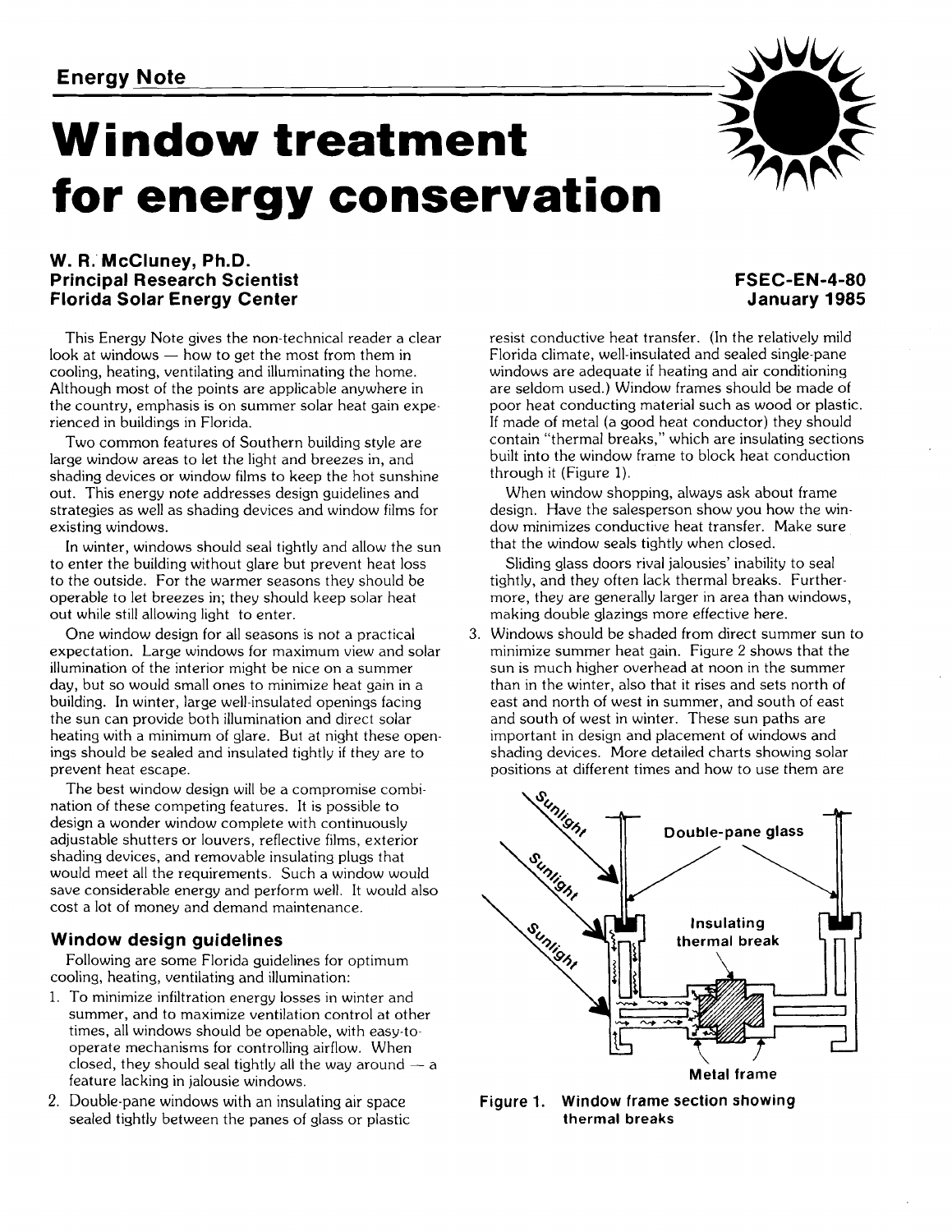

**Figure 2. Sun path diagrams** 

4. Use shades on east- and west-facing windows that designs. Storm windows and doors also greatly increased and doors also greatly increased with the state afternoon direct sunstantial efficient use of energy. will block early morning or late afternoon direct sun-<br>light but that will let daylight in when the sun is on the

#### **Window design strategies**

- 1. A southern window exposure with proper roof overhang (Figure 3) provides shade from the hot midday summer sun but lets solar heat enter in winter. Information on roof overhangs is contained in FSEC Design Notes 1 and 2, by Philip W. Fairey. To minimize glare that can result when direct beam radiation enters a window, operable interior drapes and shutters can be effective.
- 2. A northern window exposure provides excellent and cool illumination. The small amounts of direct sunshine reaching these windows from early morning and late afternoon summer sun comes at such a low angle that very little heat enters the building. Northern window exposures are particularly suited to southern Florida's brief heating season and lengthy cooling season.
- 3. Windows facing east or west (or south without adequate roof overhangs) should be avoided or minimized. If this is not possible, they should have some exterior shading from trees, shrubs or trellis vines that tend to lose their leaves in winter, or from awnings or shutters. Place the shading device away from the window to let reflected daylight in but keep direct solar heat out.

#### **Retrofit options**

Much can be done to minimize energy costs when designing a building from scratch, but options for existing buildings are limited. The problem grows with windows and sliding glass doors that are poorly oriented or lack adequate overhangs.

Relace or repair poor energy-performing windows. Permanently closed windows should be replaced with operable ones. Jalousies should be replaced with bettersealing units. Think about double-pane windows if much glass area or space conditioning is used. Caulking can do

available in FSEC's Design Note 4. wonders to stop air leaks through some window frame

Although a shading device reflects a lot of sunshine, it other sid of the building or high overhead. also absorbs a lot of it and gets hot. **A** shading device's purpose is partially defeated if it is indoors.

> Among the many types of exterior shading devices are louvered insect screens that allow a view of the outside yet block direct sunshine, and metal or canvas awnings (Figure 4). Some canvas awnings can be rolled up and down as required. Exterior shading vanes or permanently fixed louvers are common in the tropics.

Roll blinds of hollow or insulation-filled slat construction can have small slats to allow some filtered sunlight to enter the window. They are available in motorized or hand-operated models. (Figure 5.)

Window shutters abound - the Sarasota; the Bahama (or Bimini); the split, side-hinged type; and the side-sliding shutter (Figure 6) all can be effective in shading.



**Figure 3. Seasonal shading performance of south-facing roof overhangs.**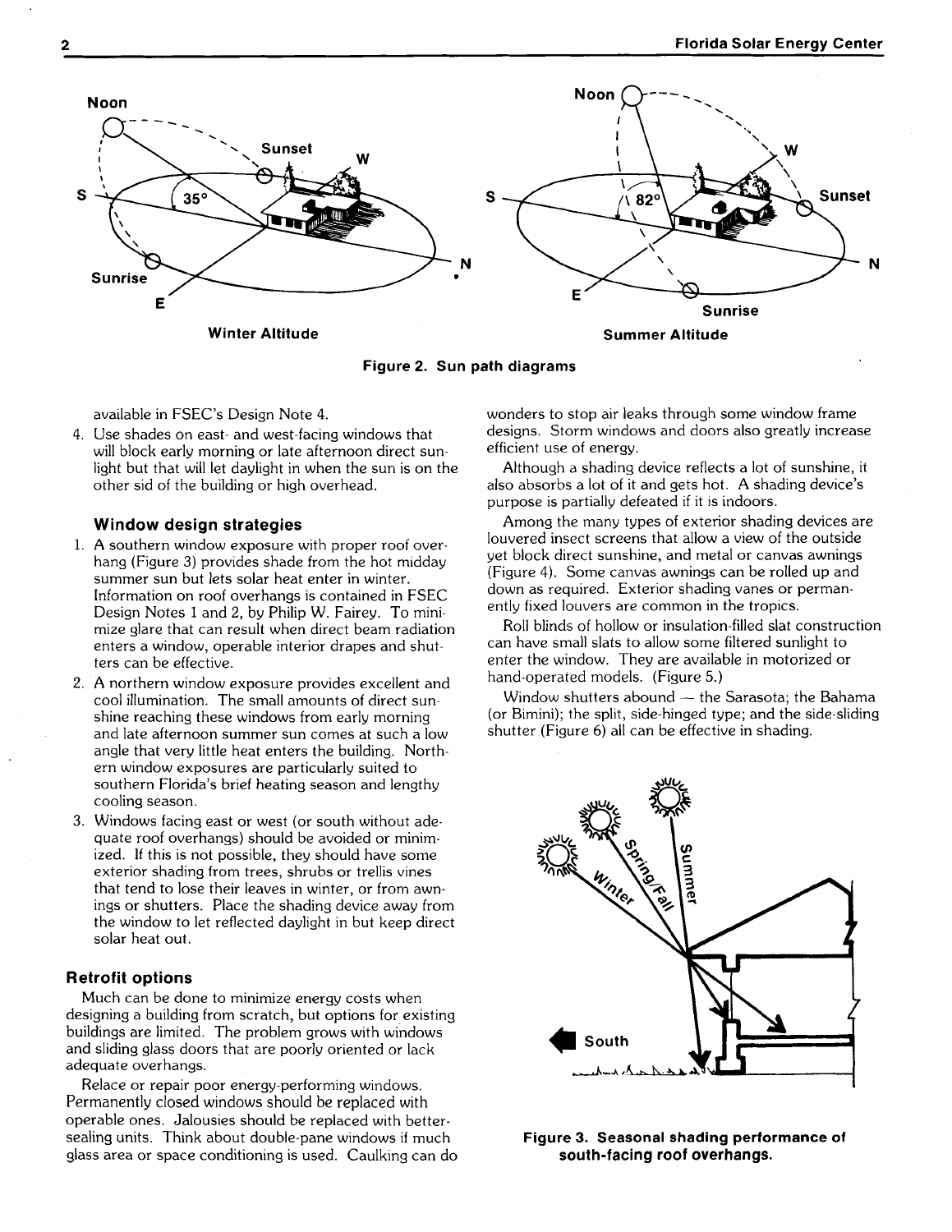#### **Window films**

Exterior shading devices are preferable to window films (or coatings) for reducing heat gain because they prevent direct sunshine from reaching the window pane in the first place. **A** properly designed shade should be able to block all direct rays from the sun but still admit enough indirect and diffuse light for illumination. Film typically reduces more light than heat gain. Smaller windows might be preferable to film from a heat standpoint, but the cost of replacing windows in a building could be prohibitive.



**Figure 4. Types of awnings.** 

There may be times when window film is desirable for aesthetic, architectural or economic reasons. Slightly tinted window films can effectively reduce the glare resulting frcm excessive window brightness. (Properly designed exterior shades can accomplish the same purpose with better overall energy performance.) Most films are less expensive than many of the recommended exterior shading devices. **A** new type of spectrally-selective film is now available. It selects more of the sun's light and less of its

heat for transmission. This new film transmits about as much light as it does heat, a substantial improvement over tinted films that transmit more heat than light.

It is difficult to find a direct-contact window film that can withstand being repeatedly taken off and put back on to suit the season, but a solution to the seasonal problem is now available from several manufacturers (Ref. 8). This product is a sort of interior storm window for use in warm climates. It seals tightly against the inside of the regular window, trapping an insulating "dead air" space in between. The summer version could be coated with a spectrally selective reflective material. The winter version should be highly transparent to admit maximum light and heat into the building but still provide the insulating advantage of a double-pane window. In the ventilating season, the interior storm window would be removed. These devices offer a very cost-effective alternative to replacing jalousies.



**Figure 5. Exterior roll blind. Horizontal slats are encased in an edge frame. Blind rolls up into enclosure at top of window by motor or interior hand operation.** 

#### **Research results**

**<sup>A</sup>**study performed for Florida Power & Light Co. to assess the relative energy-saving capabilities of various shading strategies produced the results shown in Table 1. The table shows that exterior shades generally out perform window films, which also outperform lightly tinted glass in energy savings. The apparent good performance of shades on north-facing windows is due to the substantial quality of radiant heating which these windows can receive from clouds and sky. Shades on south-facing windows are less effective in north Florida because it has a longer winter season and the shades block winter heat gain. All of the listed shades can block nearly all solar radiation. In doing so they will block both view and illumination. If this forces use of interior electric lights for major portions of the day, the result can be an **increase**  in energy use. Take care not to over shade.